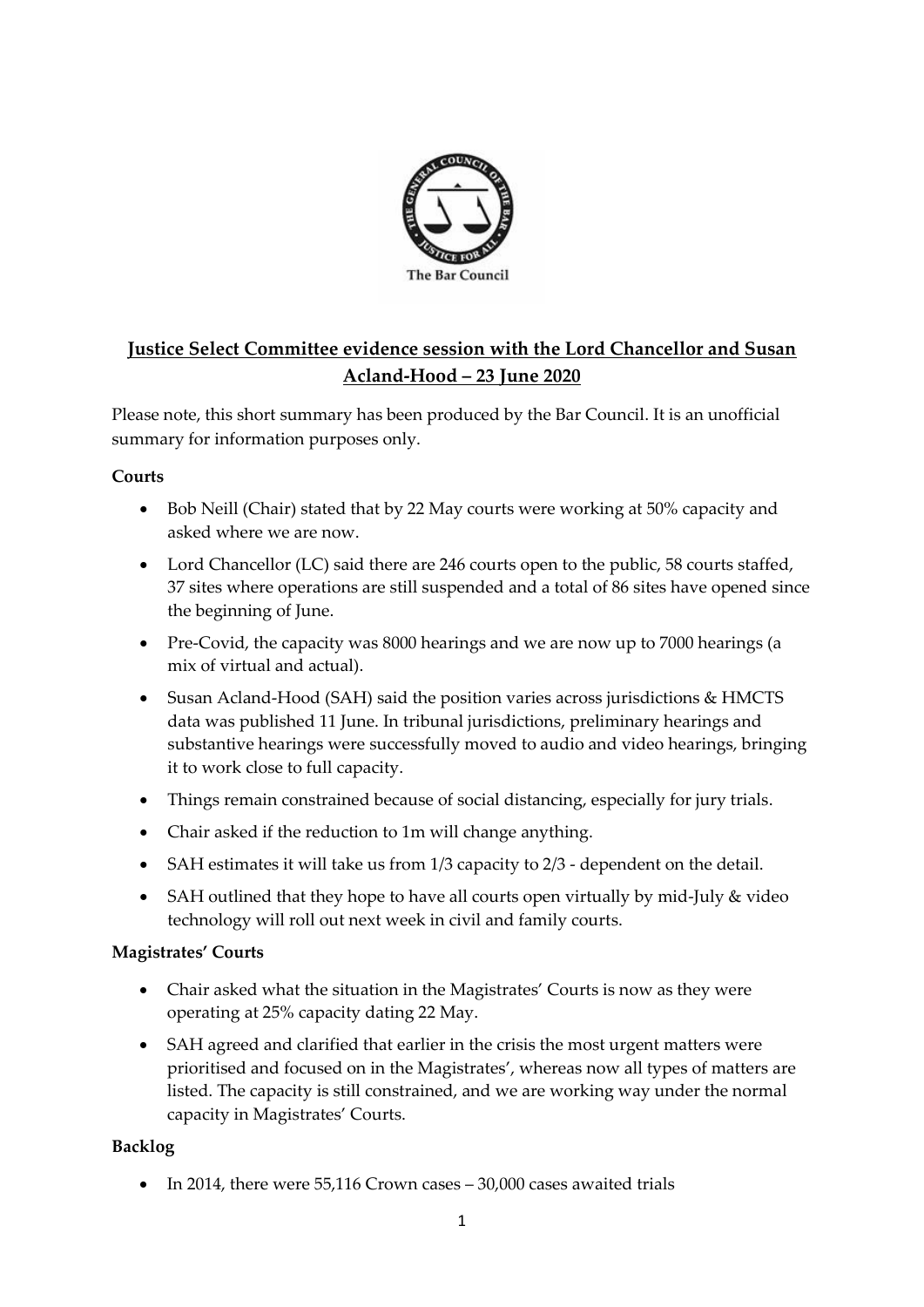- Pre-Covid, the backlog was 39,214 in the Crown Court, now 40,526
- Pre-Covid, the backlog was 406,610 in the Magistrates, now 483,678

# **Jury trials**

- Chair expressed that 'the elephant in the room' is jury trials.
- LC is extremely reluctant to amend jury trials and if it is, it will be sunset limited. Before taking a decision, he will have to look at:
	- o Maximising the system with the 1m rule
	- o Increasing capacity, e.g. nightingale courts & alternative accommodation. He has signed off alternative venues this week and more should come soon. He added that this will need to be scaled up immensely in order to tackle the backlog
	- o Court hours and to ensure to maximise court sitting days
- Only then the alternative of change of the system comes in and there are 2 options:
	- 1. Reduce juries of a minimum of 7 still very attracted to it as it preserves the principle and manages the number
	- 2. LCJ suggestions of a judge and 2 magistrates could be tried in Magistrates and can end up in Crown Courts. It could be a way forward but considering if it is just used for certain types of offences.
- Chair said that Lord Chancellor has clearly had a shift in position as his Minister Philp has said there would be no change to jury trials.
- LC answered that he has rejected the idea of having 1 judge and it is the last resort in increasing capacity. The 2/3 capacity will not work to tackle the backlog.
- SAH added that numbers in Magistrates have grown rapidly. Backlog levels have been higher in the past, yet the challenge now is that with 1m & 2m social distancing we are still below the level of maintaining the case load. 200 or more additional venues for jury trials are needed to manage the caseload as well as extended hours (e.g. 50%) will not help to get to the required level in order to recover. They are currently looking at other measures in order to dispose more cases then coming in.

Other options to help clear the backlog:

- LC is considering everything i.e. extended hours, more buildings, lower jury numbers, 2 mags and a judge.
- LC signed off alternative venues this week and more should come.
- SAH said they have modelled extended hours yet that doesn't take us to the level to fill the whole of the gap. That is why they've been giving the advice that other measures are needed.
- Chair asked if LC has asked HMT for more money for recorders, LC fudged answer and said he created more sitting days.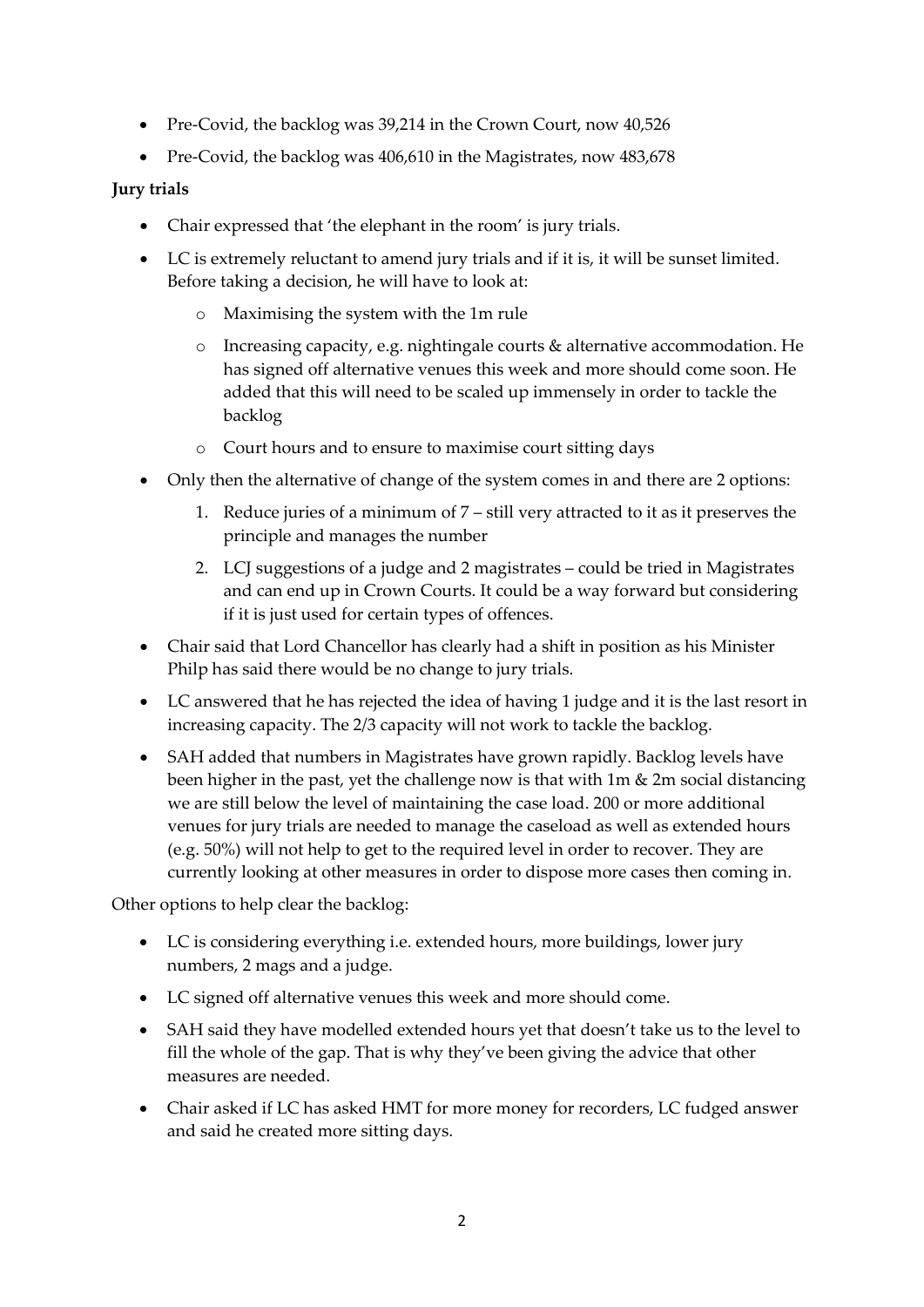- LC added that any suggestion of 2,3,4,5 years of caseload is wrong. We can manage backlog this year, Crown Court is more complex. We can deal with this problem by Easter 2021.
- Andy Slaughter MP expressed that the restriction of jury trials would be absolutely the wrong thing to do and asked the LC what his view is.
- LC answered that they are looking at a temporary restriction of jury trials with the condition that it is only short-term e.g. for a few months.
- SAH added that if we continue running jury trials with 3 rooms, we won't be able to recover the backlog and more so be adding to it.
- Andy Slaughter continued and asked the LC which way he is moving how likely are jury trials to be restricted and when is the decision to be made; what mechanism is he using and when is he planning to introduce it.
- LC said we only have 2 options
	- o 2 Magistrates and a Judge 40% extra capacity that he cannot ignore. Within that various options he could consider e.g. limiting offences up to 2 years imprisonment.
	- o Smaller juries goes up slightly from 5-10% capacity currently modelled if we reduce to 1m.
- Timing: for this to have effect it would need to be enforced as early as Sept. There is no point passing legislation at the end of the year. Legislate before summer recess.
- LC added that he is not ruling out remote juries. These are happening in Scotland from the end of the month so we will have a live example and we will monitor it. He doesn't want to rush into it but is not ruling it out either.
- Rob Butler MP referred to the scope to activate existing legislation, e.g. give power to Magistrates to sentence up to 12 months which saves cases going to Crown Courts.
- LC said they did consider that but don't think it yields the steep change in capacity.

# **Lammy Review**

- Committee said that restrictions would make it an unfair system.
- LC expects the judiciary to take the fullest account that benches are diverse.

### **Safety measures, e.g. wearing masks in courts**

- LC favours the use of Perspex where appropriate where legal representatives are addressing the court and is confident that the adaptions can be made.
- In the 19 Crown Courts that are operating, the spreading of a trial across 2-3 rooms has taken place and worked.

### **Impact on legal profession**

- Paula Barker MP asked the LC if there has been any conversation with the Treasury about further financial support for the legal sector.
- LC replied that there are many conversations happening and they continue. The challenge is to establish a bespoke scheme for the legal profession that fits in to the